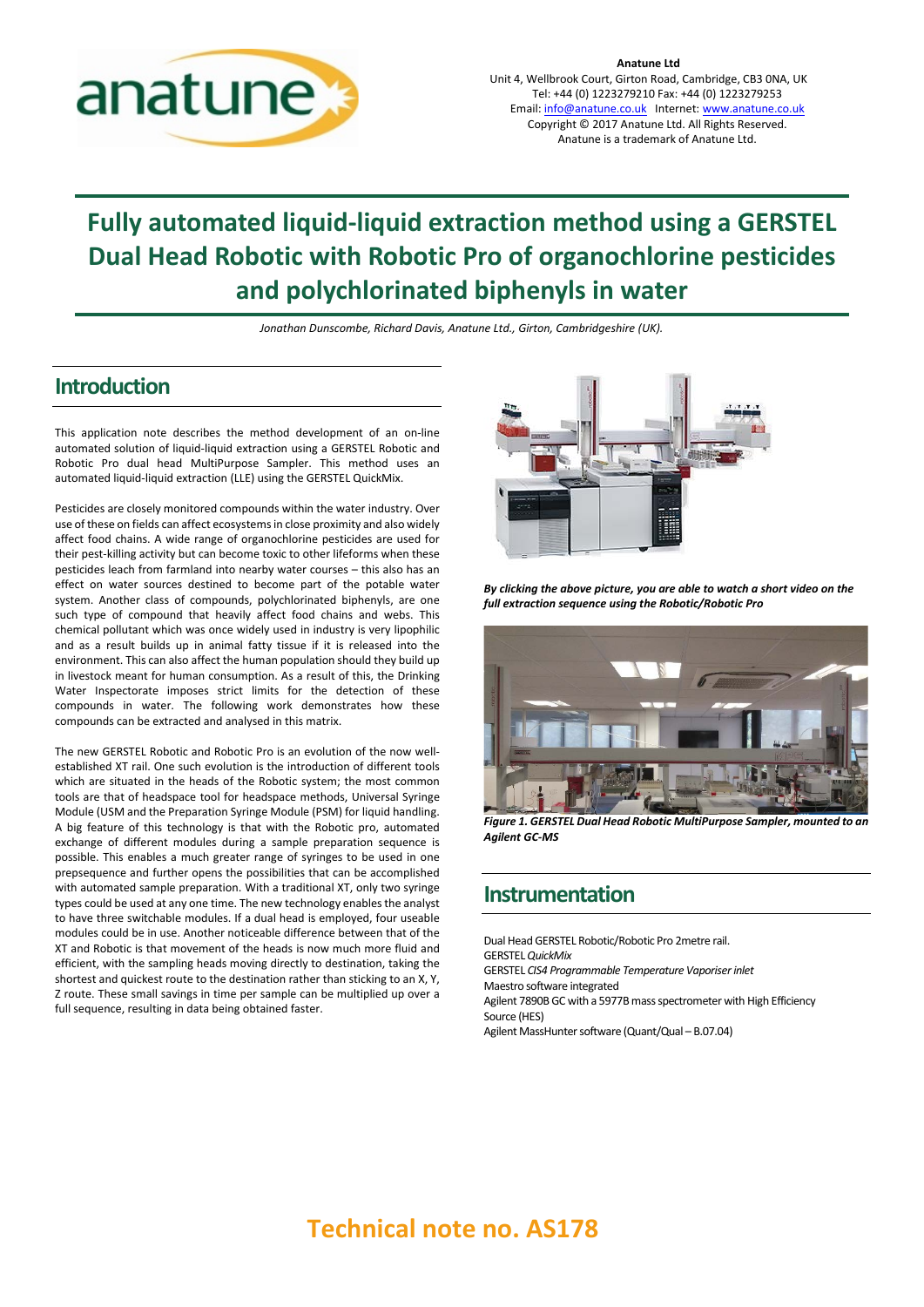

### **Method**

The method employed for this work utilises a Liquid-Liquid Extraction of a mixture of OCPs and PCBs from water. The System was operated in Selected Ion Monitoring mode. This work was on a 30M 0.25mm I.DDB-5MS UI column.

To a pre-prepared 20mL vial containing 18ml sample, 600µl solvent was added using the GERSTEL Robotic Pro Head, enabled with a PSM module with 2.5mL syringe. Calibration standards were automatically prepared at concentrations of 5, 25, 50, and 100 ng/L in purified water by automated addition of concentrated stock standard by the GERSTEL Robotic Pro equipped with a USM with 10uL syringe. This requires the sampling head to switch modules from PSM to USM within the sequence. Table 1 shows the volume of stock solutions used to spike the calibration standards.

| Final Conc [ng/L] | Spike Conc [µg/L] | Vol (mL) | Vol spike $(\mu L)$ |  |
|-------------------|-------------------|----------|---------------------|--|
| 10                | 5.0               | 18       | 3.6                 |  |
| 25                | 5.0               | 18       |                     |  |
| 50                | 50.0              | 18       | 1.8                 |  |
| 100               | 50.0              | 18       | 3.6                 |  |
| 200               | 50.0              | 18       | 79                  |  |

*Table 1. Calibration spiking*

Sample mixing was performed using the GERSTEL QuickMix at 1500rpm for 5 minutes. A small volume of a polar solvent was added post extraction to break up emulsions. 10 µL was then taken from the top solvent layer and injected directly into the Cooled Injector System (CIS) inlet.

#### **Results**

Automation of the preparation of the calibration standards (auto spiking) was demonstrated to give excellent linearity. Figure 2 shows the typical linearity achieved when using automation to spike the calibration standards. Figure 3 shows the peak response for triallate at 5ng/L in tap water. Use of the automated technique improves linearity as accuracy, precision and reproducibility are improved. This is partly due to eliminating the human error in manual pipetting as these techniques are dependent on operator





*Figure 3a. triallate 5ng/l spike in tap water.*





The internal standard was added as part of the automated procedure and though full %RSD recovery test have yet to be carried out, the %RSD calculated for  $D_6$  gamma-HCH for n=6 was 4.28%. Table 2 gives the data for this calculation.

| 10    | 170714 2.D | Cal | 14/07/2017 17:06 | 0.0100   | 13.255 | 8630   | 0.0110 | $0.0110$ 12.601 | 76729 |
|-------|------------|-----|------------------|----------|--------|--------|--------|-----------------|-------|
| 25    | 170714 3.D | Cal | 14/07/2017 17:32 | 0.02501  | 13.255 | 19398  | 0.0262 | 0.0262 12.601   | 75734 |
| 50    | 170714 4.D | Cal | 14/07/2017 17:59 | 0.0500   | 13.255 | 34903  | 0.0476 | $0.0476$ 12.601 | 76141 |
| 100   | 170714 5.D | Cal | 14/07/2017 18:25 | 0.10001  | 13.255 | 73520  | 0.0986 | 0.0986 12.601   | 78261 |
| 200   | 170714 6.D | Cal | 14/07/2017 18:52 | 0.2000   | 13.255 | 140723 | 0.2011 | 0.2011 12.601   | 73805 |
| hlank | 170714 7 D |     | 14/07/2017 19:19 | n nono l | 13.255 | 940    | 0.0005 | 0.0005 12.601   | 69110 |

*Table 2. Calibration and internal standard data for triallate/D6-gamma HCH.*

Figures 4 and 5 show the same data for PCB 28.



*Figure 4. R2 – 0.9992 for PCB 28*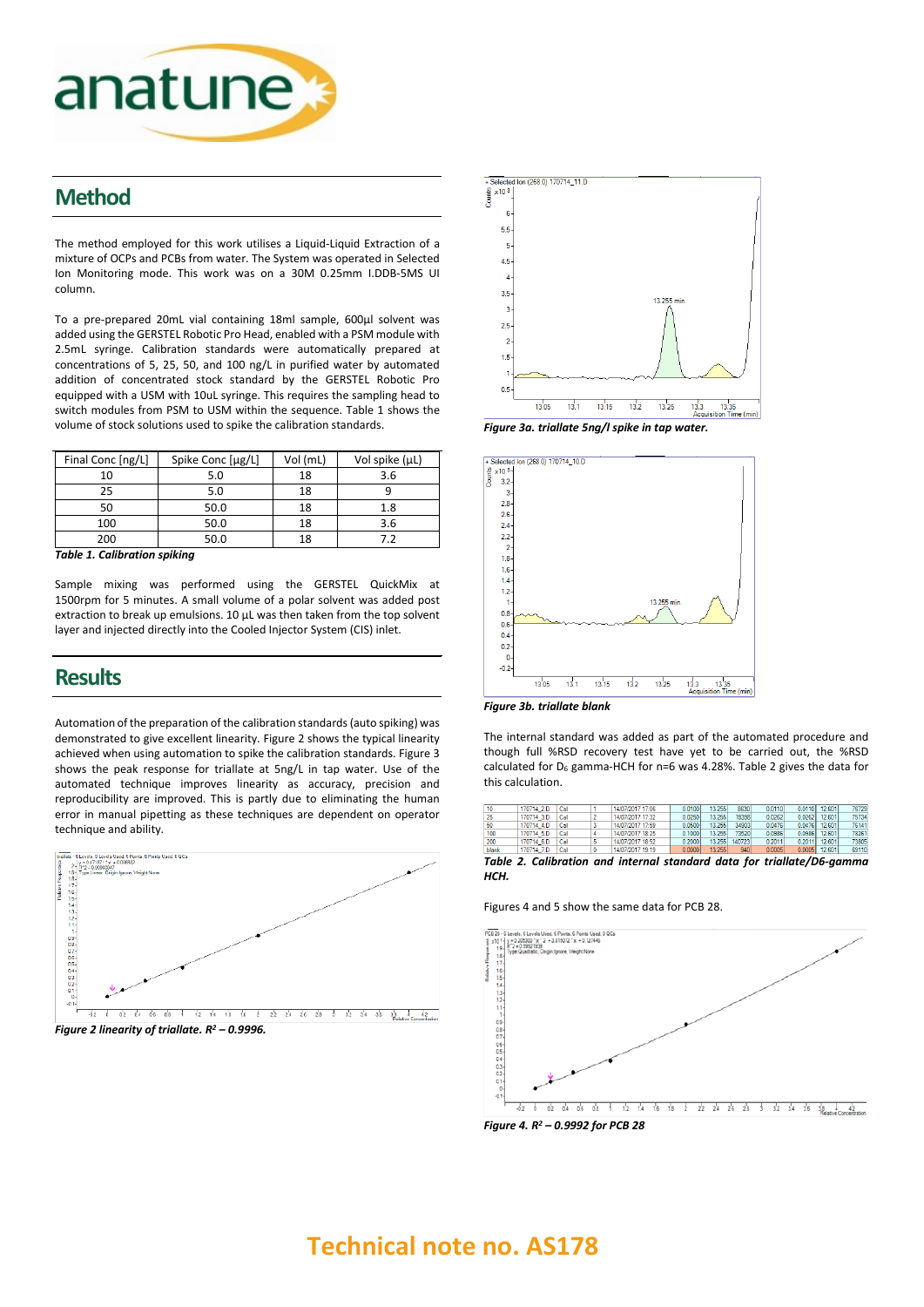





*Figure 5b. PCB 28 blank*

The work was also repeated on an Agilent 7010 triple quadrupole with high efficiency source (HES). Laboratories sometimes prefer the use of this type of instrument for increased selectivity, especially when dealing with more complex types of environmental matrices. This is also advantageous when injecting large volumes of sample due to increased sample background. The results for triallate and PCB 28 can be seen below as a comparison.







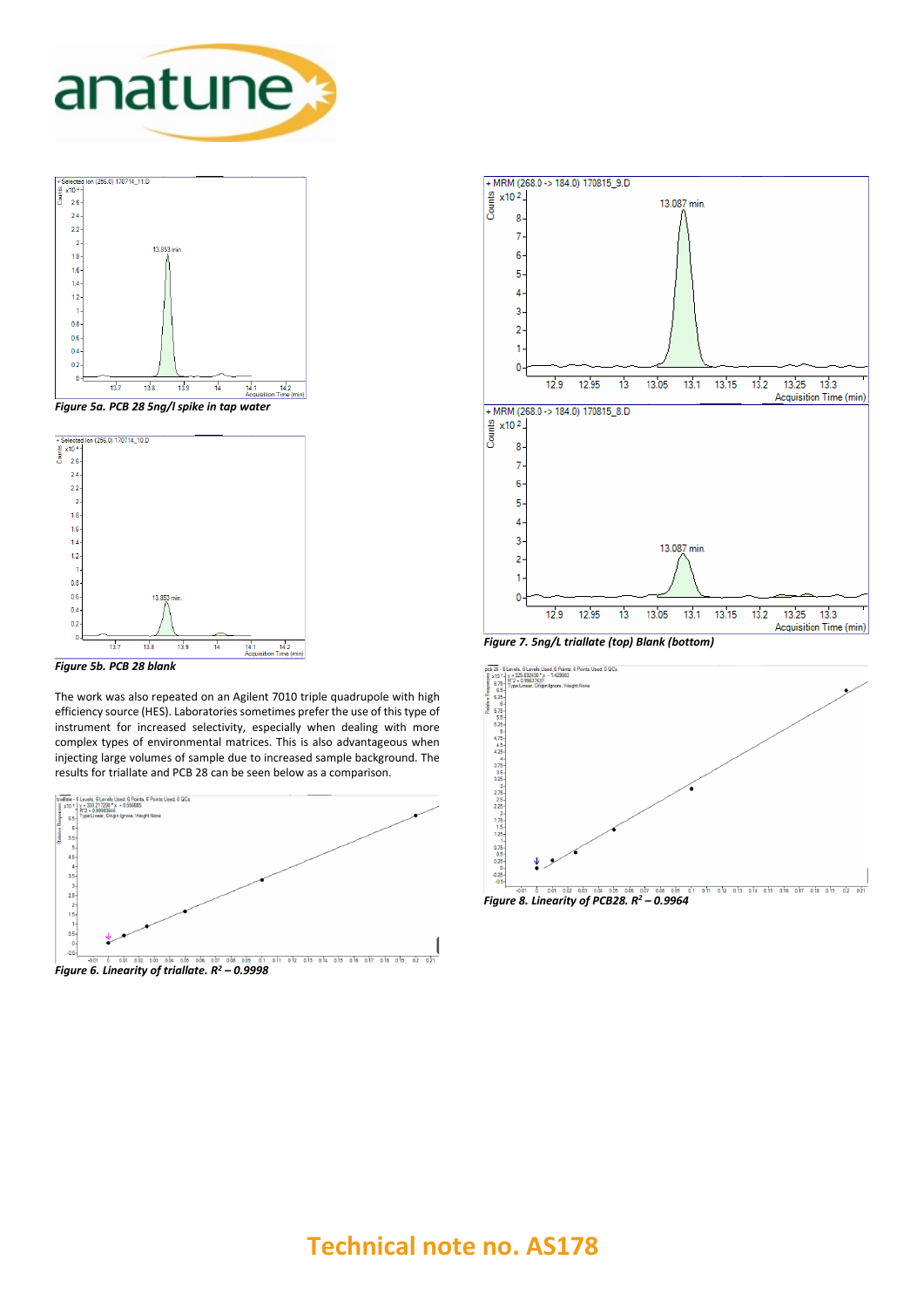



*Figure 9. 5ng/L PCB28 (top) Blank (bottom)*

The automated method removes the requirement for a laboratory analyst to perform manual LLE. For a batch of samples the manual method required two analysts, and three batches could be extracted in one day. If samples were extracted every day over the course of the year of the 260 working days 228 days of manual extraction for each analyst can be saved. When multiplied up by the two staff used for the manual method this equates to 3900 hours or 456 days of working time assume that it takes one hour to prepare samples for the automated method by one analyst.



*Figure 10. Sample preparation time*



*Figure 11. Maestro PrepSequence.*

Using the PrepAhead function of the GERSTEL Maestro software the sample preparation for each sample is done immediately preceding the GC injection whilst the previous sample is running. 55 samples can be prepared and ran in a 24 hour period. This would equate to an increase in throughput of over 100% compared to a manual method where 1 day is spent preparing and an equal amount of instrument time is required for acquisition. Figure 11 shows the automated PrepAhead function of Maestro. For comparison, 10 samples analysed sequentially would take 6 hours, but when the PrepAhead function is utilised, 10 samples takes 4 hours 40 minutes.

Figure 12 illustrates the potential savings for the main extraction solvent of extracting equal numbers of samples for the manual preparation and automated solution. The consumption saving does not take into consideration the amount of solvent that is currently used in the lab to wash the glass vessels used in the sample preparation. This washing solvent would be reduced to the amount of solvent taken to clean the syringes in between sampling steps.



*Figure 12. Solvent consumption over 12 months (based on extracting 30 sample per day for 260 days of the year).*